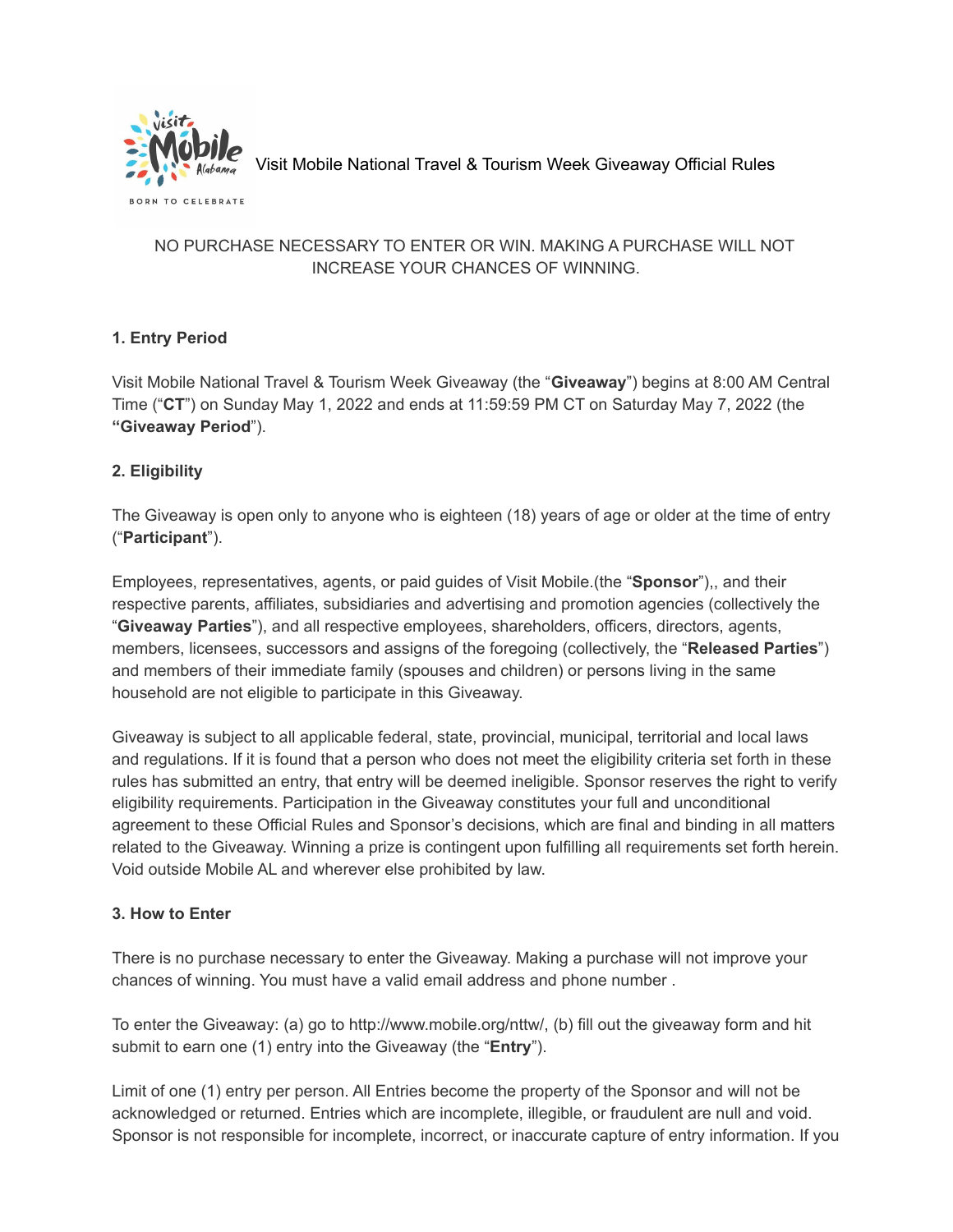enter the Giveaway or post via a mobile device using your wireless carrier's network, standard data charges from your wireless carrier may apply.

### **4. Prizes, Approximate Retail Value ("ARV") and Odds**

Grand Prizes: One (1) grand prize (the "**Grand Prize**") is available to be won, consisting of: (i) two (2) nights at the Battle House Hotel in downtown Mobile (up to \$400 USD, to be used at same time, booking subject to availability, not valid during Mardi Gras), (ii) one (1) \$100USD gift certificate for Dinner in Mobile, (iii) one (1) \$100USD gift certificate for Brunch in Mobile and (iv) one (1) VIP Attractions pass for winner and guest (valid for 1 year from conclusion of contest)

The ARV of the Grand Prize is \$1,300 USD.

**Odds of winning will depend upon the total number of eligible entries received**. By accepting a prize, the prize winners agree to release the Giveaway Parties from any and all liability whatsoever for any injuries, losses, or damages of any kind caused by entering the promotion or for damages of any kind caused by a prize or resulting from acceptance, possession, or use/misuse of any prize awarded. Prizes are not exchangeable or transferable. There are no substitutions unless specified by the Sponsor. The Sponsor reserves the right in its sole discretion to substitute a prize with another prize of equal or greater value.

**All expenses related to the acceptance or use of the prize are the sole responsibility of the prize winner.** Sponsor reserves the right to use any and all information related to the Giveaway for promotional, marketing and any other purpose, including online announcements unless prohibited by law.

Prizes are awarded "as is" with no warranty or guarantee, either express or implied by Sponsor. Prizes are not assignable, nor transferable. No exchange or substitution of any prize, except at the sole discretion of the Sponsor. Any other incidental expenses on a prize not specified herein are the winner's sole responsibility. All prize details are at the sole discretion of the Sponsor. If a winner cannot accept a prize as stated, the prize will be forfeited, and an alternate winner will be selected, time permitting. Winner is solely responsible for all federal, state, and local taxes (as applicable), or any other expenses in connection with the acceptance, receipt use and/or misuse of a prize not specified.

#### **5. Random Drawings**

One (1) potential Grand Prize winner will be selected from among all eligible entries received in a random drawing to be held on or about Monday, May 9, 2022. The random drawing will take place at the offices of the Sponsor, whose decisions are final.

#### **6. Winner Notification**

The eligible prize winners will be announced publicly on Sponsor Social Media channels and local outlets, winner will additionally be notified by Visit Mobile through email to email address & phone number provided to enter contest on or about Wednesday, May 11, 2022.

If an eligible winner cannot be contacted within forty-eight (48) hours of the notification, or if there is a return of any notification as undeliverable; then he/she may, in the sole and absolute discretion of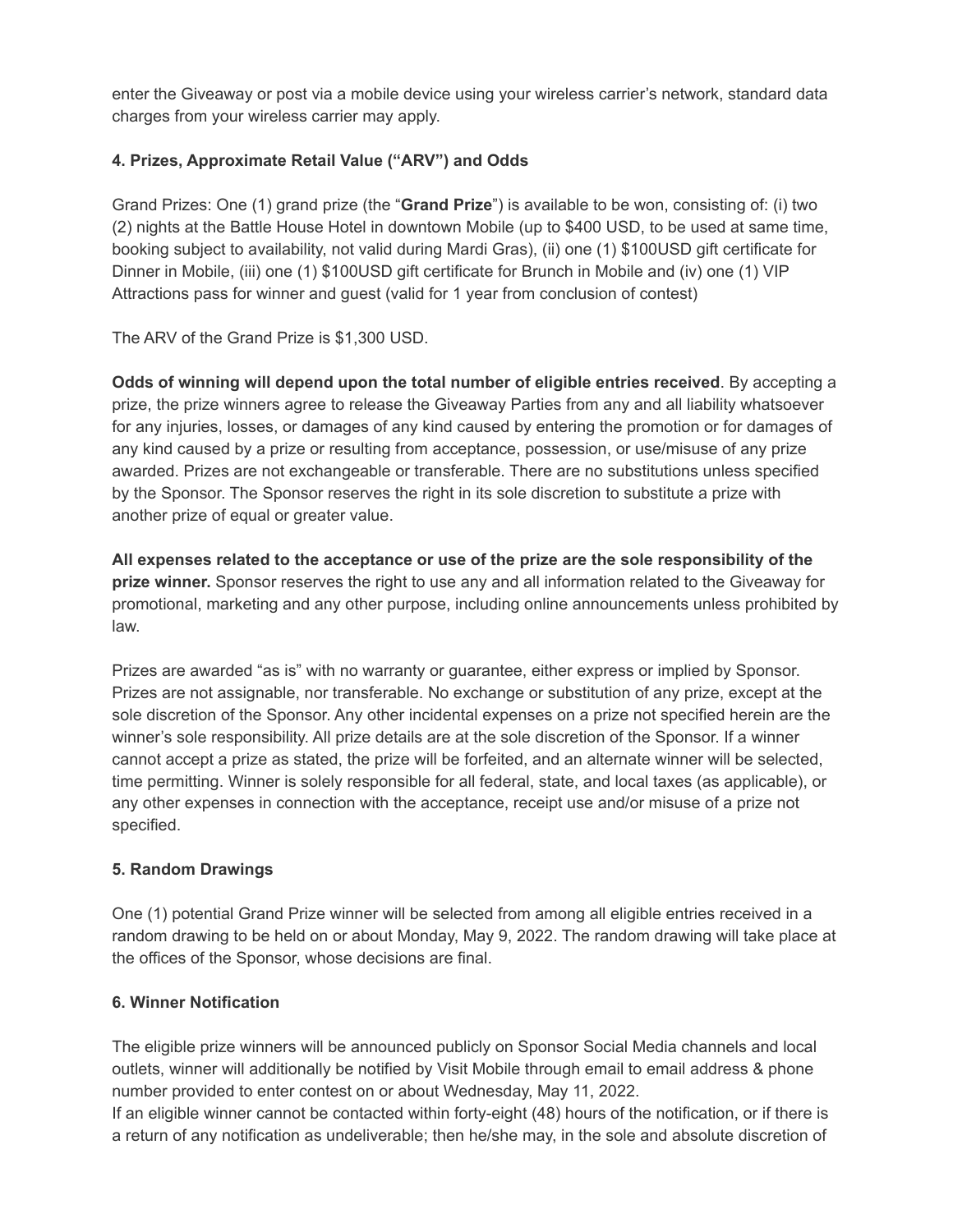the Sponsor, be disqualified (and, if disqualified, will forfeit any and all rights to the applicable prize) and the Sponsor reserves the right, in its sole and absolute discretion to randomly select an alternate eligible winner for the applicable prize in a separate random drawing from the remaining eligible entries submitted and received in accordance with these Official Rules, time permitting. No one is a winner unless and until the Sponsor officially confirms him/her as a winner in accordance with these Official Rules.

Before claiming prize confirmed prize winner, the winners will be required to sign and return, within seventy-two (72) hours of notification, an Affidavit of Eligibility & Liability Release, and where allowable, a Publicity Release (together, the "Releases"). Noncompliance will result in disqualification and an alternate winner may be selected in a separate random drawing, time permitting.

Prizes will be can picked up at Visit Mobile Offices driver's license or equivalent along with copy of winner email notification, to be presented upon pick up of the prize or driver's license or equivalent along with copy of winner email can be emailed to afelts@mobile.org and prizes can be mailed upon request.

# **7. Limitation of Liability**

By participating in the Giveaway and as a condition of acceptance of a prize, each entrant, his/her heirs, executors, administrators and assigns, releases, waives, discharges, and holds harmless the Released Parties from, and against any and all loses, damages, rights, claims, actions, causes of action, personal injury, property damage or death (including without limitation any and all costs and liabilities of any kind including but not limited to lawyer's fees), and including, without limitation, any such arising from any act of negligence of the Releases Parties, that the entrant now has, or may hereafter have against the Released Parties directly or indirectly resulting from participation of the Giveaway or the awarding, acceptance, use, or misuse of a prize. Winners assume all liability for any injury or damage caused or claimed to be caused, by participation in this Giveaway or use/misuse or redemption of a prize.

# **8. General**

By participating in the Giveaway, you agree to these Official Rules and the decisions of the Giveaway Parties and release the Sponsor and the Released Parties from all claims and liability relating to your participation in the promotion, and the acceptance and use/misuse of any prize offered. Sponsor is not responsible for any typographical or other error in the printing of the offer, administration of the Giveaway or in the announcement of the prizes. Sponsor is not responsible for incompatibility of Participant's hardware, software or browser technology. Acceptance of a prize constitutes permission for the Sponsor and its designees to use winner's name, city, state, likeness, voice, biographical information, comments and other statements for purposes of advertising, promotion and publicity in any and all media, now or hereafter known, throughout the world in perpetuity without additional compensation, notification or permission, except

to the extent prohibited by law.

# **9. Disputes**

Except where prohibited, Participants agrees that any and all disputes, claims and causes of action arising out of, or connected with, the Giveaway or any prize awarded shall be resolved individually, without resort to any form of class action, and exclusively by the appropriate court located in the